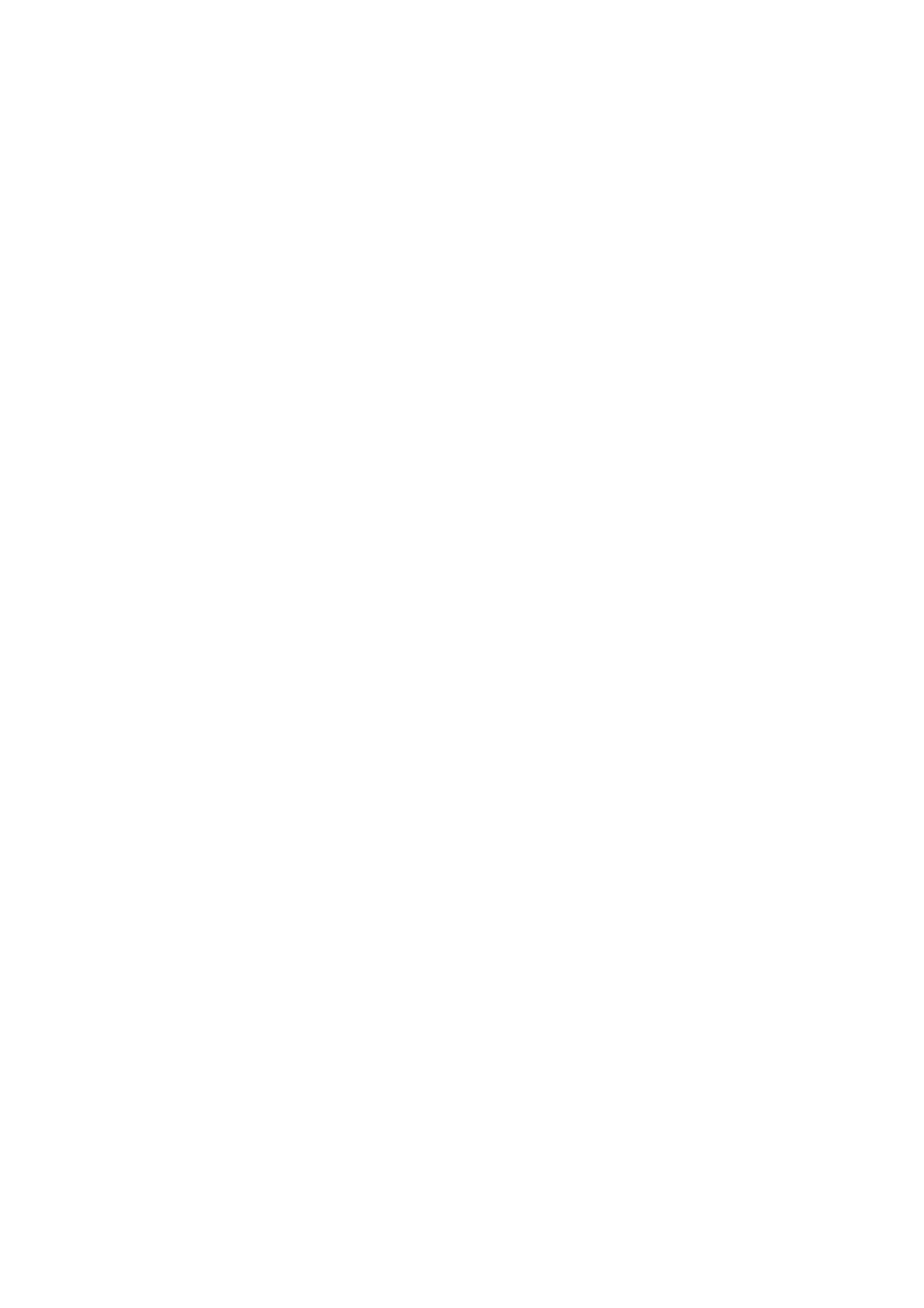# UP-2RFUNIT PACK RF

# **Contents**

## **Features 1**

## **General Instructions 2**

## **1. Overview 3**

- 1.1 Front Panel 3
- 1.2 Rear Panel 4

## **2. Operation Guide 5**

- 2.1 DMX Address Mode 5
- 2.2 Switch Pack Mode 6
- 2.3 Dimmer Pack Mode 7

## **Technical Specifications 10**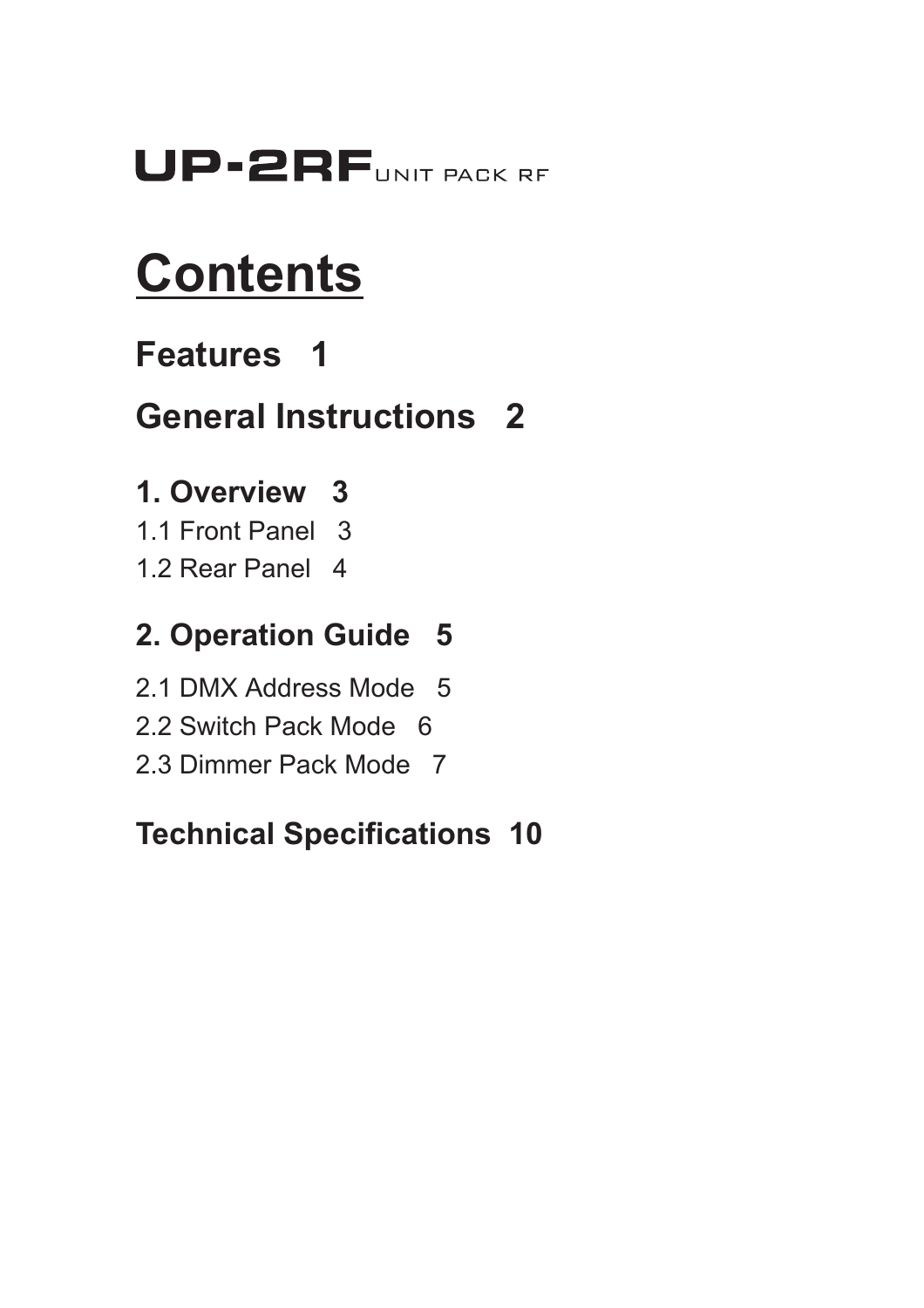## **Thank you for your purchase. This product features include:**

- 3-pin standard DMX IN/OUT ports providing dimmer information
- Serves as a Switch Pack or Dimmer Pack, depending upon the current operating mode.
- Allows DMX Addressing, Dimmer Preset and Dimmer Limit.
- Power failure memory.
- 4 digits Segment Display shows current activity and function state.

Every effort has been made to design dependability, reliability and comfort into each unit. New products are being designed constantly to meet the needs of both entertainment and the lighting industry. We welcome your comments about our product and services.

It is both a privilege and a pleasure serving you.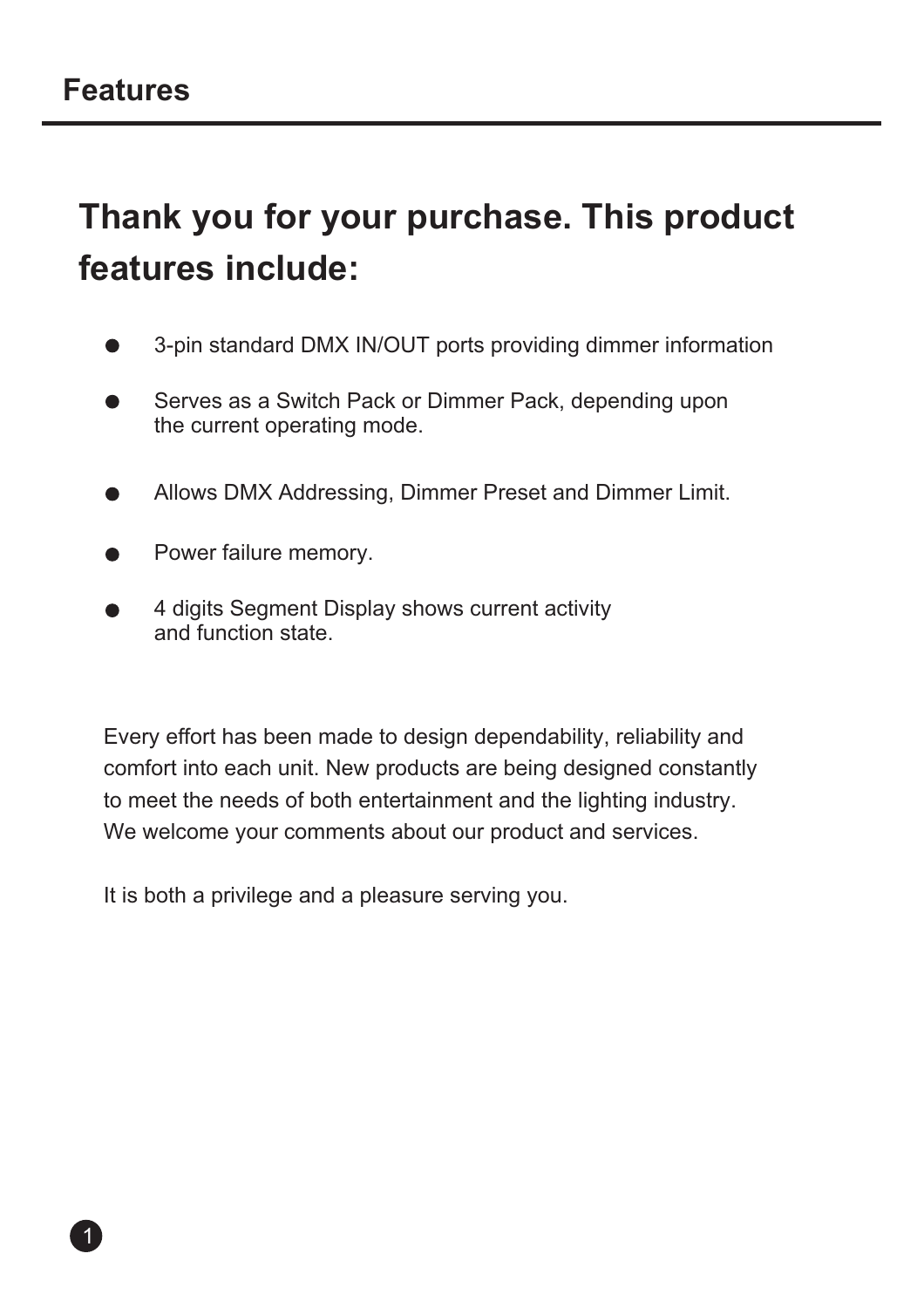Please read through this operating instructions before installing or using your new product. After you have finished reading the instructions, put them away in a safe place for future reference.

#### Safe and Efficient Use

- $\blacksquare$ This product must be earthed.
- $\blacksquare$ Do not make any inflammable liquids, water or metal objects enter the unit.
- Take care not to damage the power cord.  $\blacksquare$
- $\mathcal{L}_{\mathcal{A}}$ No user serviceable parts inside, always consult authorized personnel for repairs.
- In the event of a malfunction(burning smell, etc.), immediately  $\blacksquare$ stop operation, disconnect the power supply plug, and consult authorized service personnel.
- To prevent fire or shock hazard, do not expose this product to  $\mathcal{L}_{\mathcal{A}}$ rain or moisture.

#### Product Care

- This product is intended for indoor use only.
- $\blacksquare$  Provide occasional ventilation during use.
- Unplug the power plug from the sockets when not using the unit for extended period.
- $\Box$  Do not use the unit in places subject to excessive humidity, vibration or bumps.
- **Place this unit in a stable location**
- Do not dismantle or modify the unit.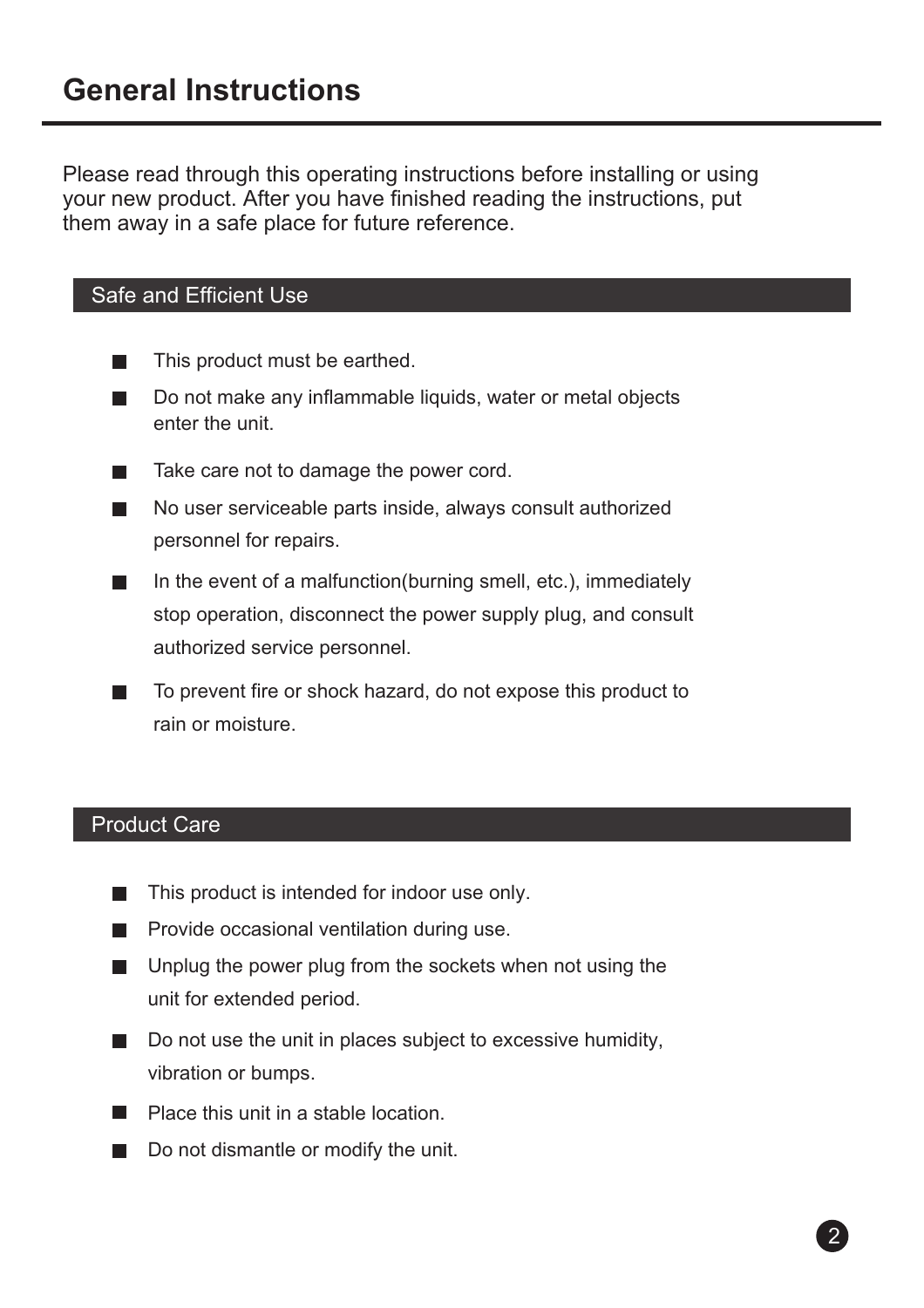## 1.1 Front Panel



1. Output: 10 A max.

| 2. Segment Display: | Shows current activity or function state.                   |
|---------------------|-------------------------------------------------------------|
| 3. Menu button:     | Press to enter next level.                                  |
| 4. Up button:       | Each tap will increase the value once.                      |
|                     | Pressing and holding down will increase quickly.            |
| 5. Down button:     | Each tap will decrease the value once.                      |
|                     | Pressing and holding down will decrease quickly.            |
| 6. HTP Slider:      | This slider adjusts channel lighting intensity and complies |
|                     | with HTP principle (Highest takes precedence).              |
| 7. External Slider: | This slider has the same function as that of HTP Slider(6). |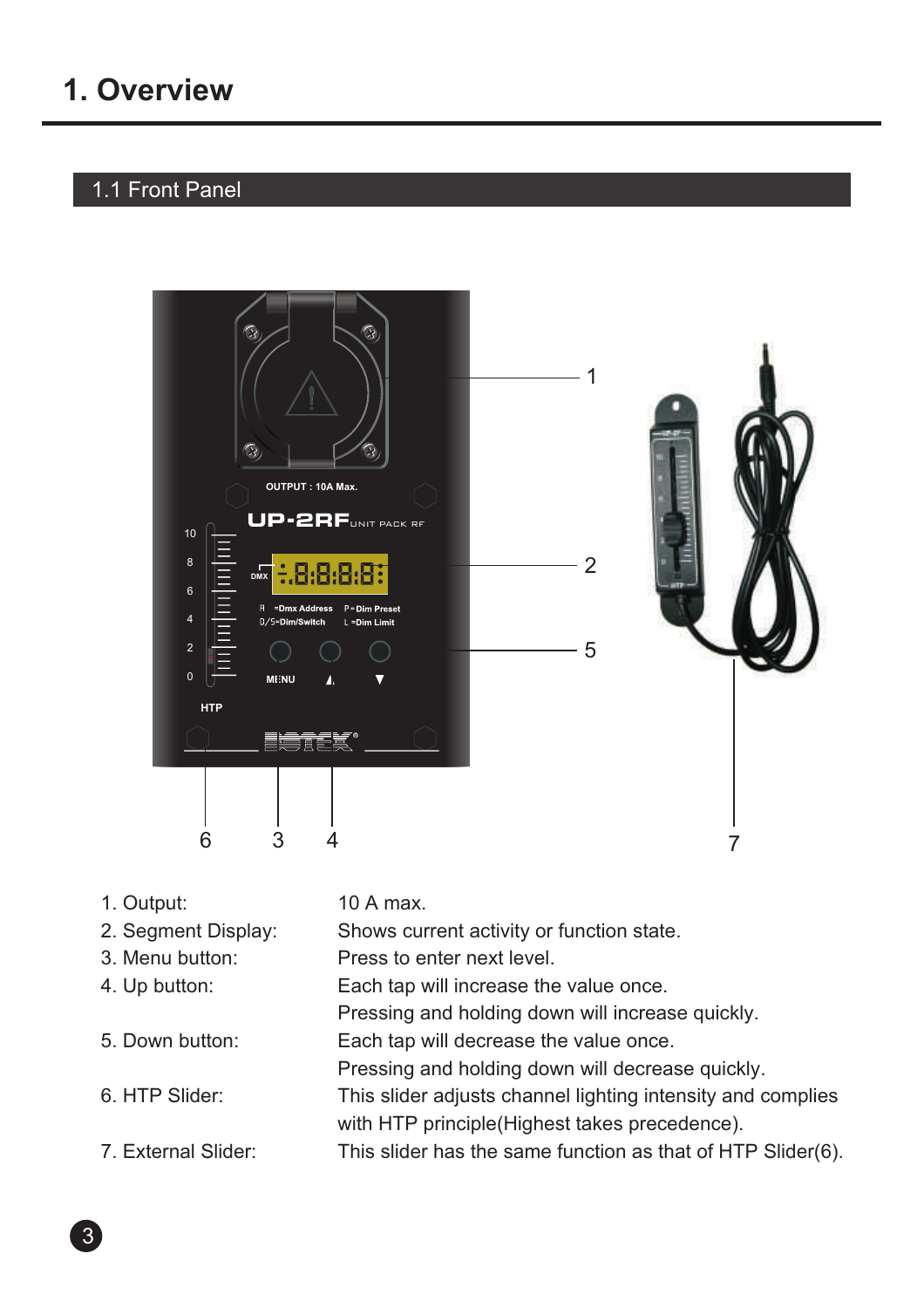#### 1.2 Rear Panel



- 
- 
- 3. DMX In:
- 4. DMX Out:
- 
- 1. Power Cord: Plug in the appropriate power outlet.
- 2. Fuse: F10A 250V 5x20mm
	- 3-pin XLR male socket, used to receive DMX data.
	- 3-pin XLR female socket, used to send DMX data.
- 5. Phone jack: Connect to external slider only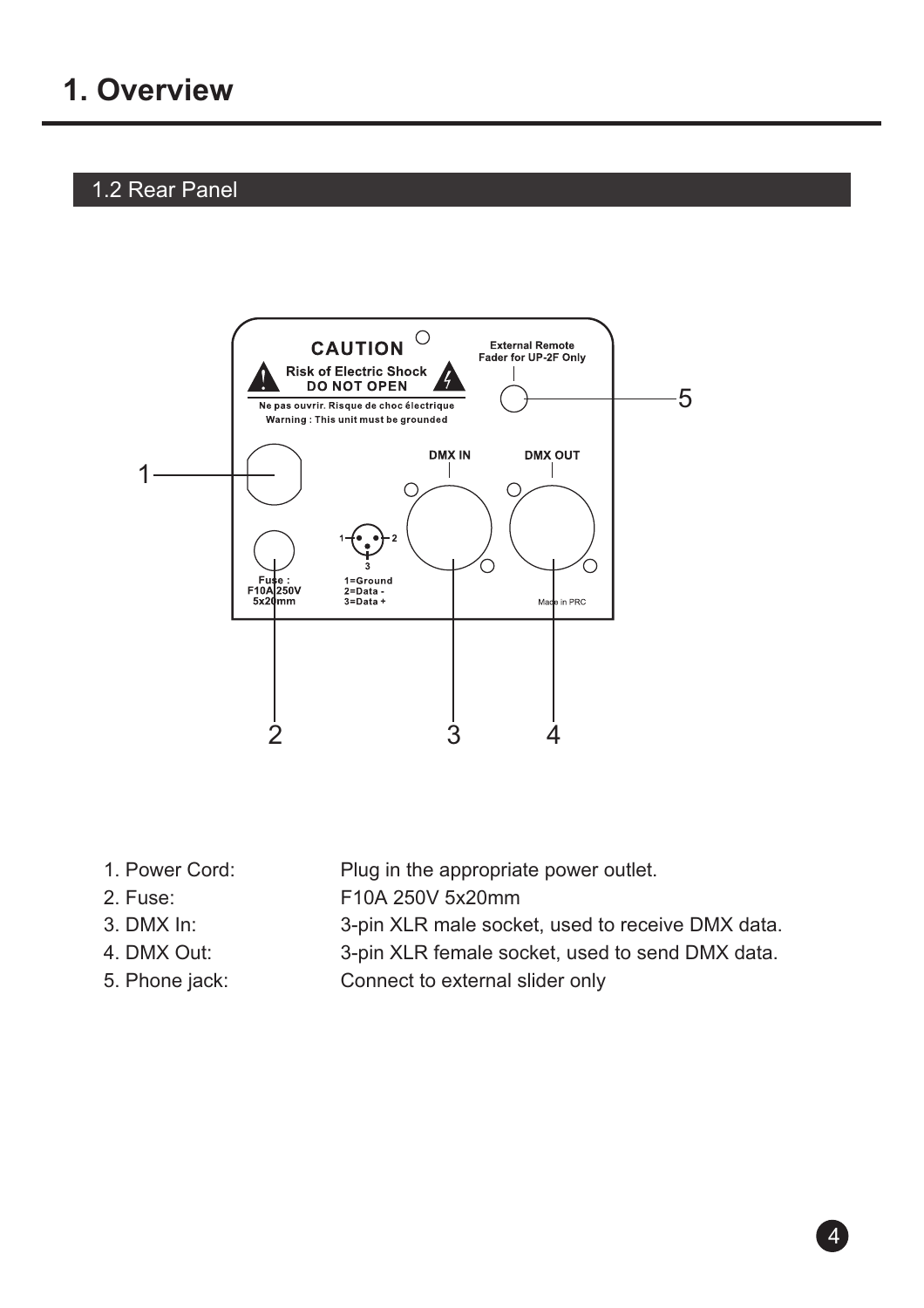## **2. Operation Guide**

## **General**

Plug in the appropriate power outlet, this unit recovers to the function state of last time automatically by reasons of power failure memory, and the Segment Display shows the DMX address of last change.

If the frequency of power is not stable, the Segment Display will show "AC-0", wait until the power is stable.

This unit serves as a dimmer pack or a switch pack, depending on operating mode you've selected.

#### 2.1 DMX Address Mode



1. The Segment Display shows the DMX address of last change when powered this unit.

 If you've selected DMX address 123 for the last time, then the Segment Display will read 123.



2. Each tap of the Up or Down button will change the DMX address once. Pressing and holding down will change the DMX address quickly.

 Once the DMX address is selected, it will be stored into memory automatically.

**NOTE:** During DMX addressing, output is disabled.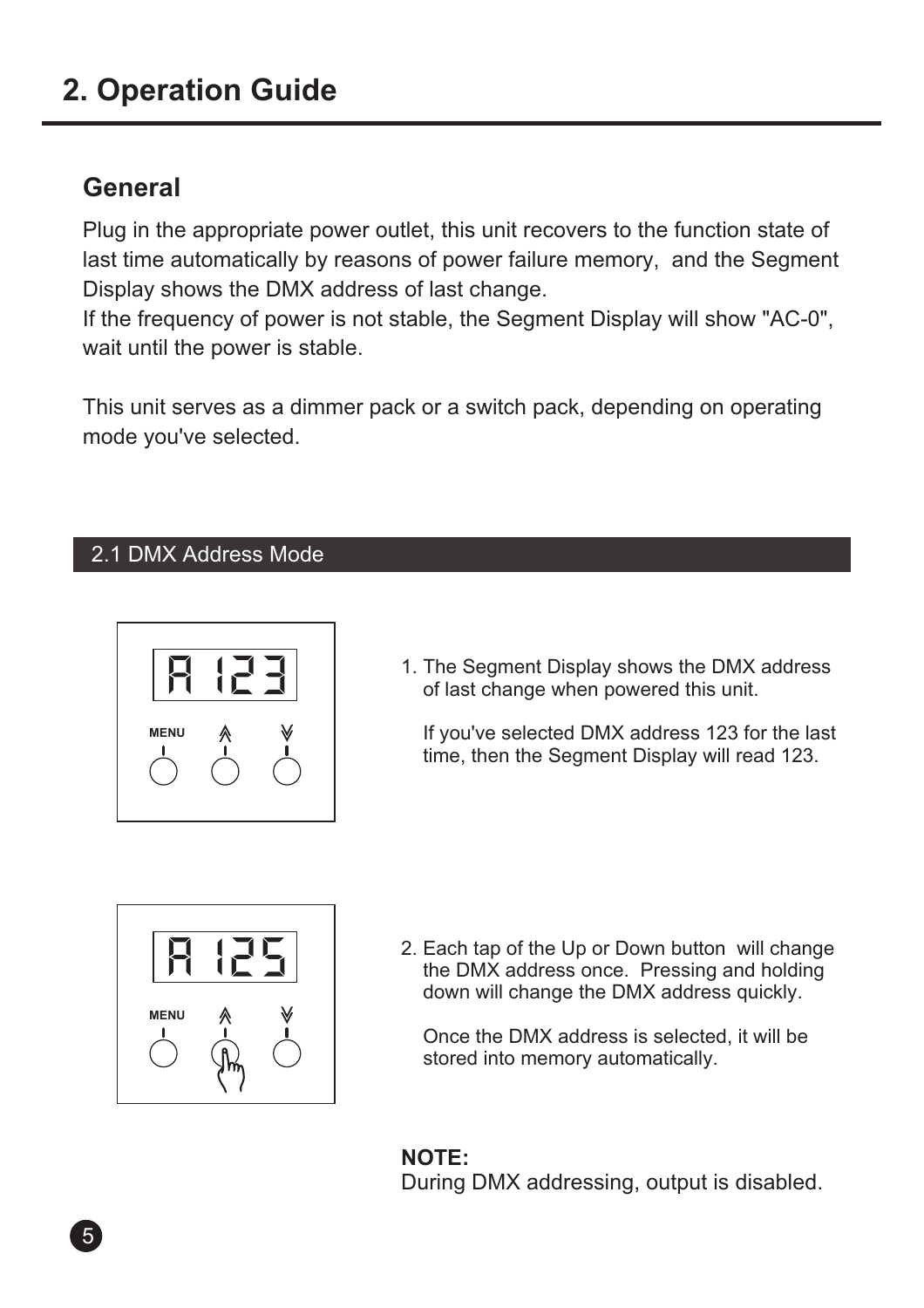#### 2.2 Switch Pack Mode



1. When DMX address is complete, Press Menu button to enter next level.



2. Tap the Up or Down button causing the Segment Display shows "s---".



3. Press Menu button to enter Switch Pack mode.

 Switch Pack mode consists of Switch On(S-on) and Switch Off(S-of).

 In the Switch On mode, output is turned on and the fixture lights regardless of DMX signal.

 In the Switch Off mode, output is turned off and the fixture is controlled by DMX signal. When DMX level is less than 40%, the fixture goes out; when DMX level exceeds 40%, the fixture lights.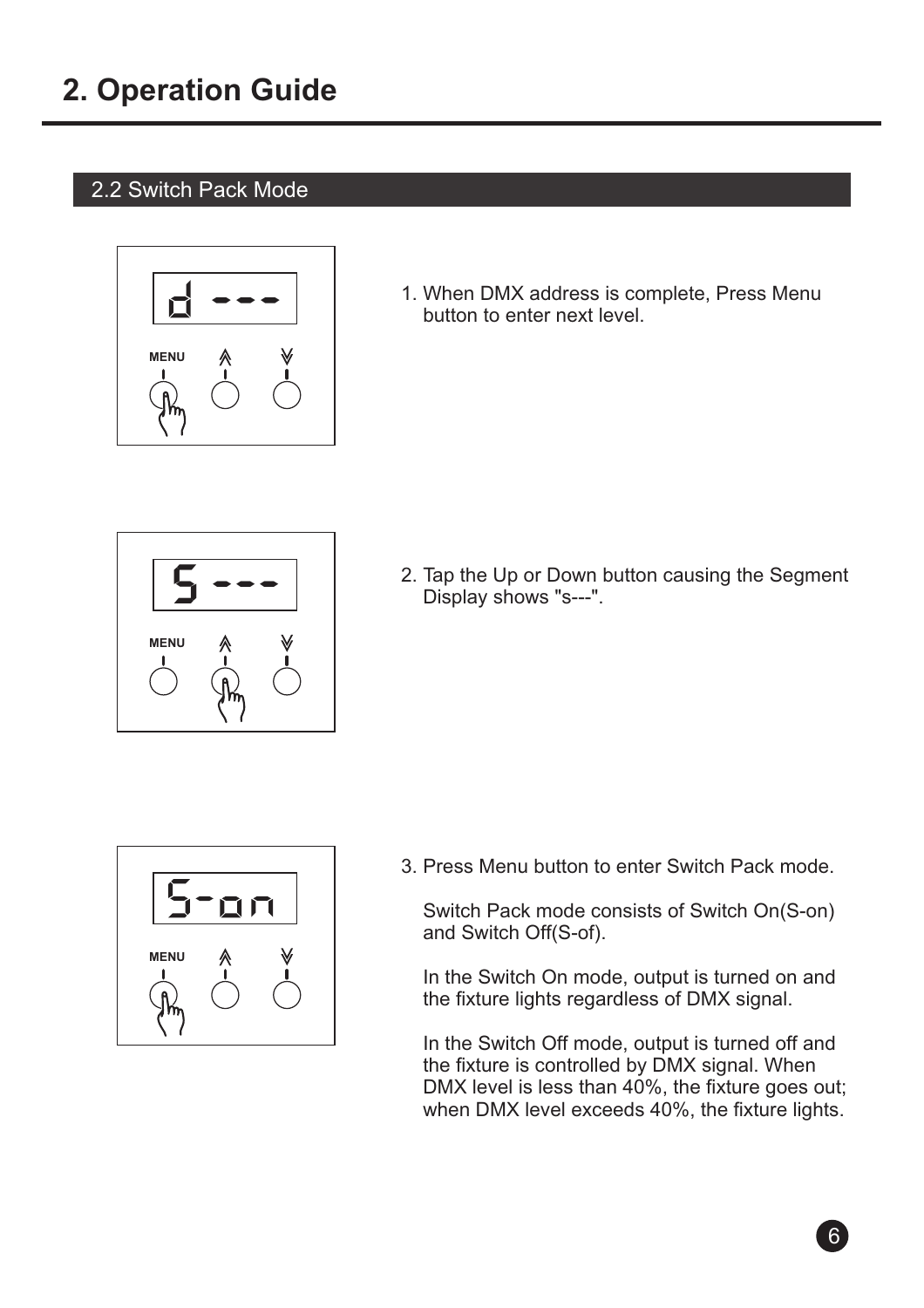#### 2.2 Switch Pack Mode



4. Tap the Up or Down button to change between Switch On and Switch Off.



5. Once the Switch Pack is selected, press Menu button to return to DMX Address mode.

#### 2.3 Dimmer Pack Mode



1. Press Menu button to enter next level.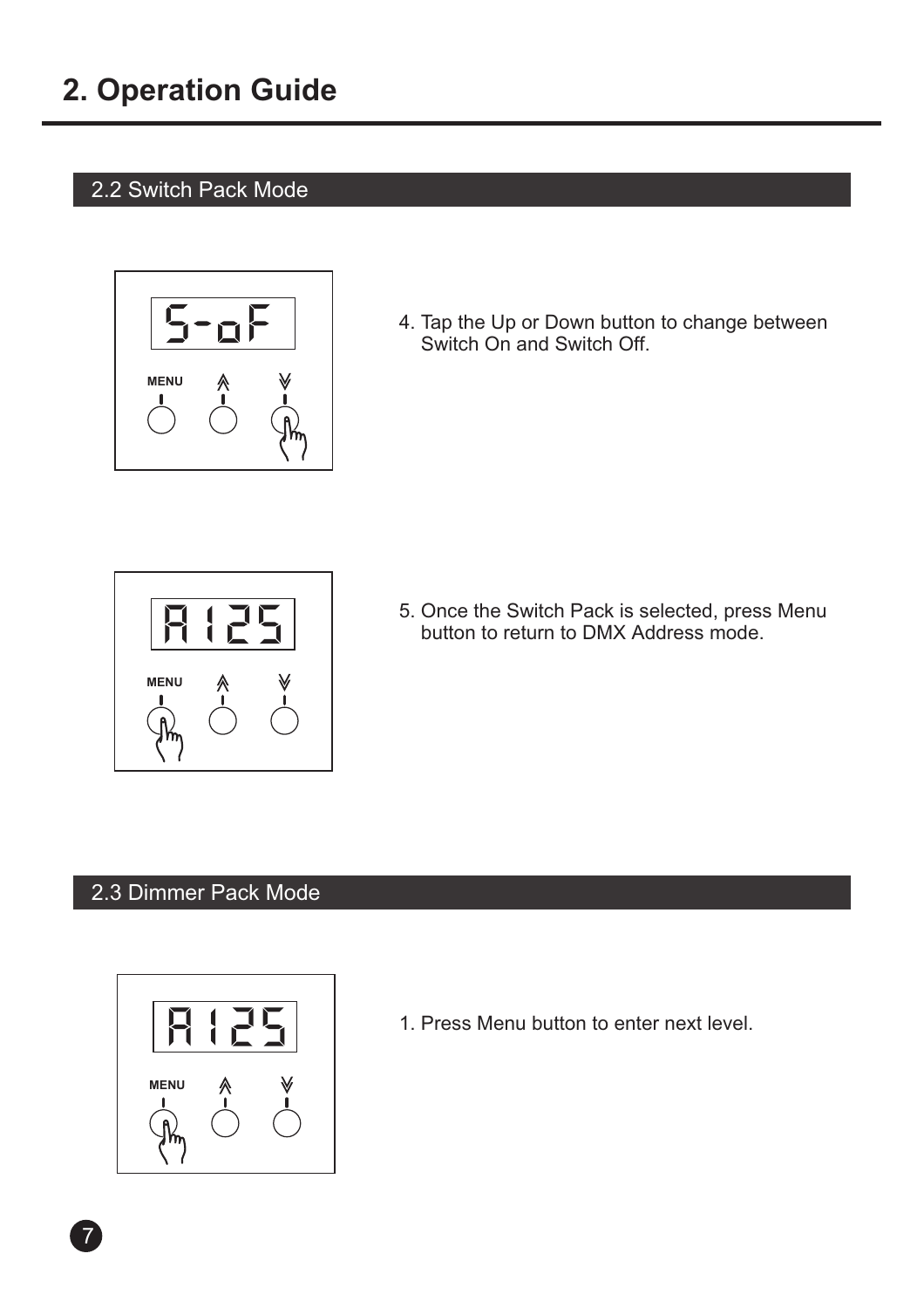### 2.3 Dimmer Pack



2. Tap the Up or Down button causing the Segment Display shows "d---".



3. Press Menu button to enter Dimmer Limit mode.



4. Tap the Up or Down button to change the value within the range of 10-100. Each tap will change the value once, pressing and holding down will change the value quickly.

 Once the Dimmer Limit is selected, it will be stored automatically.



5. Press Menu button to enter Dimmer Preset mode.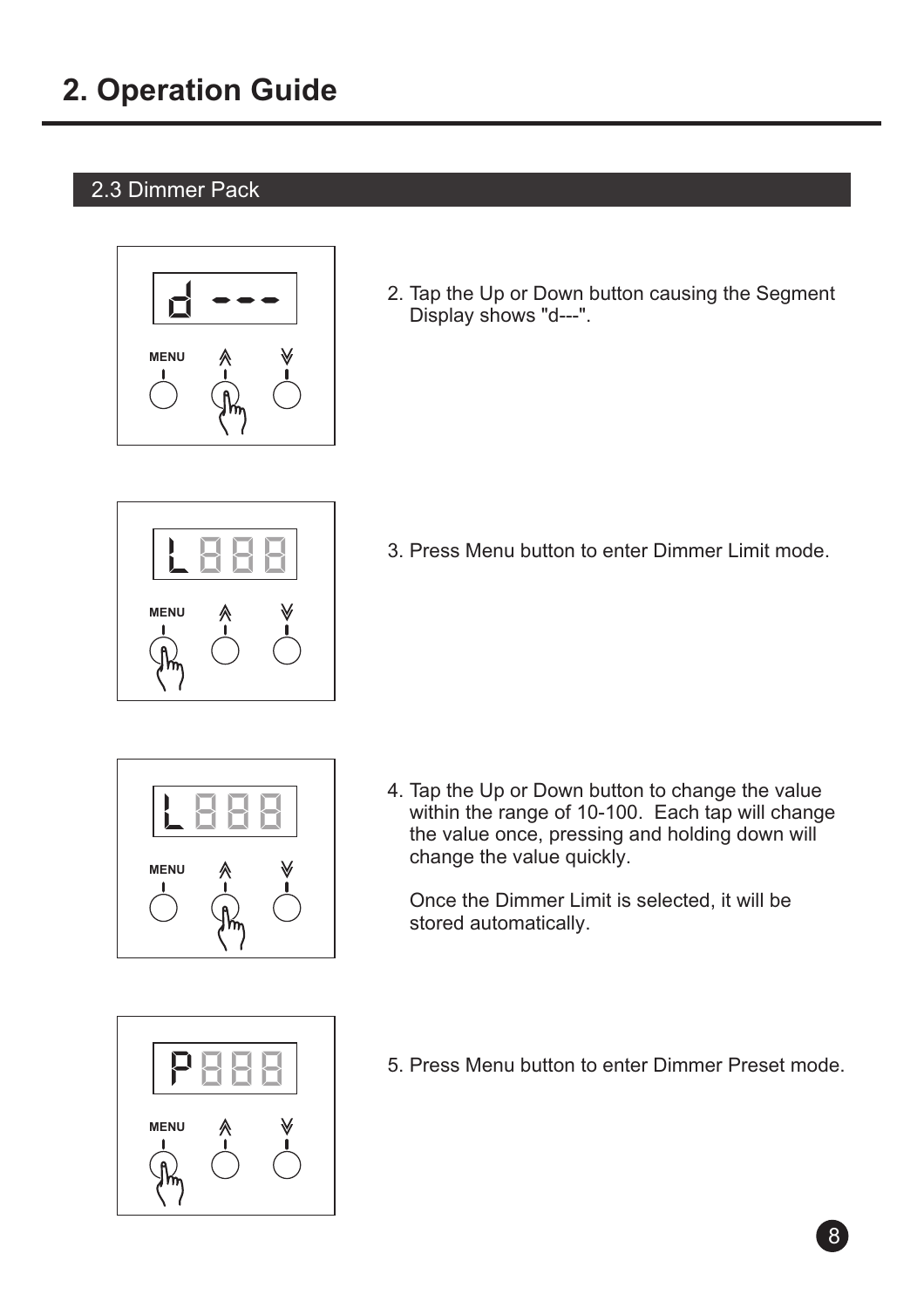### 2.3 Dimmer Pack Mode



4. Tap the Up or Down button to change the value within the range of 00-100. Each tap will change the value once, pressing and holding down will change the value quickly.

 Once the Dimmer Preset is selected, it will be stored automatically.



5. Press Menu button to return to DMX Address mode.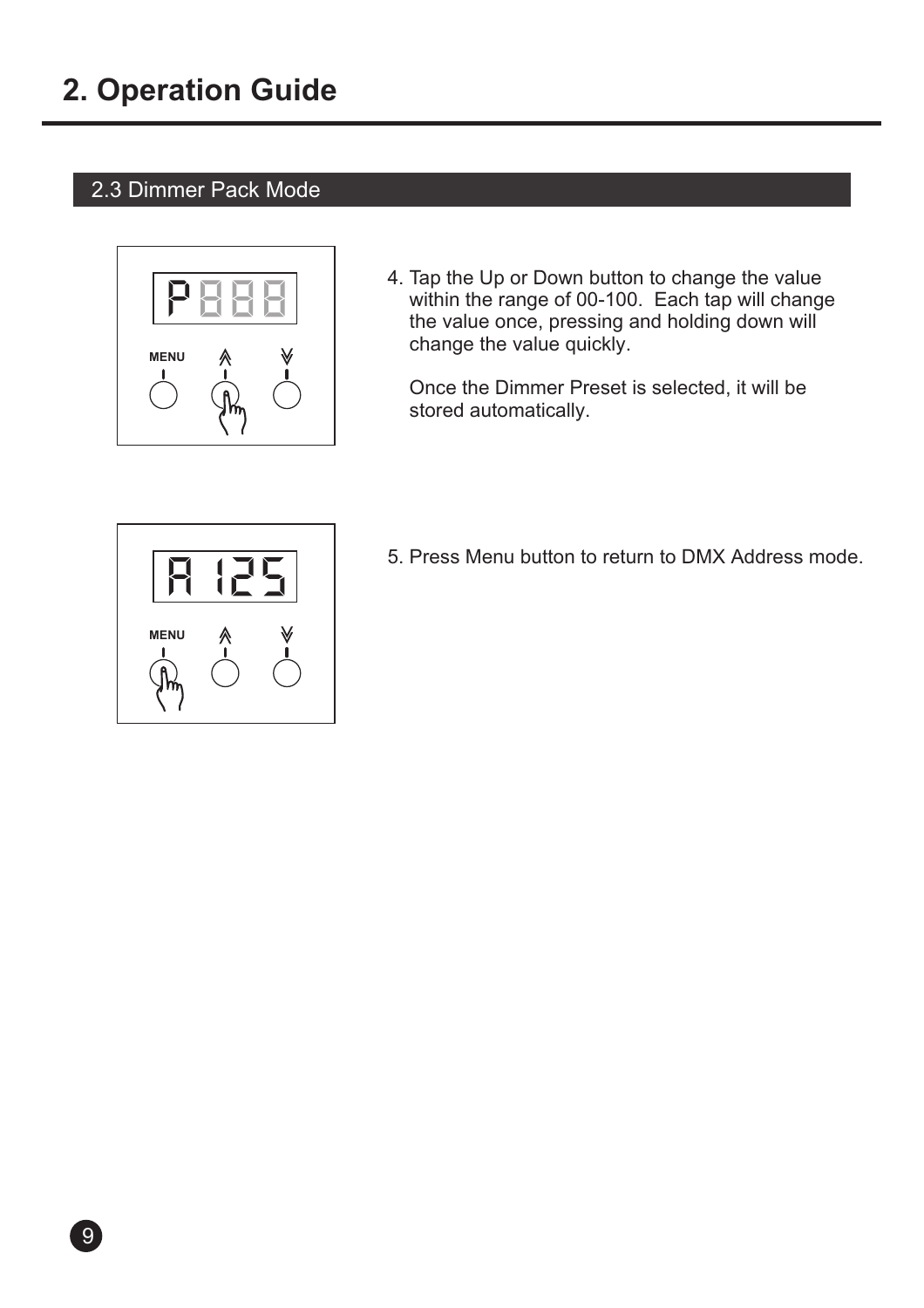## **Technical Specifications**